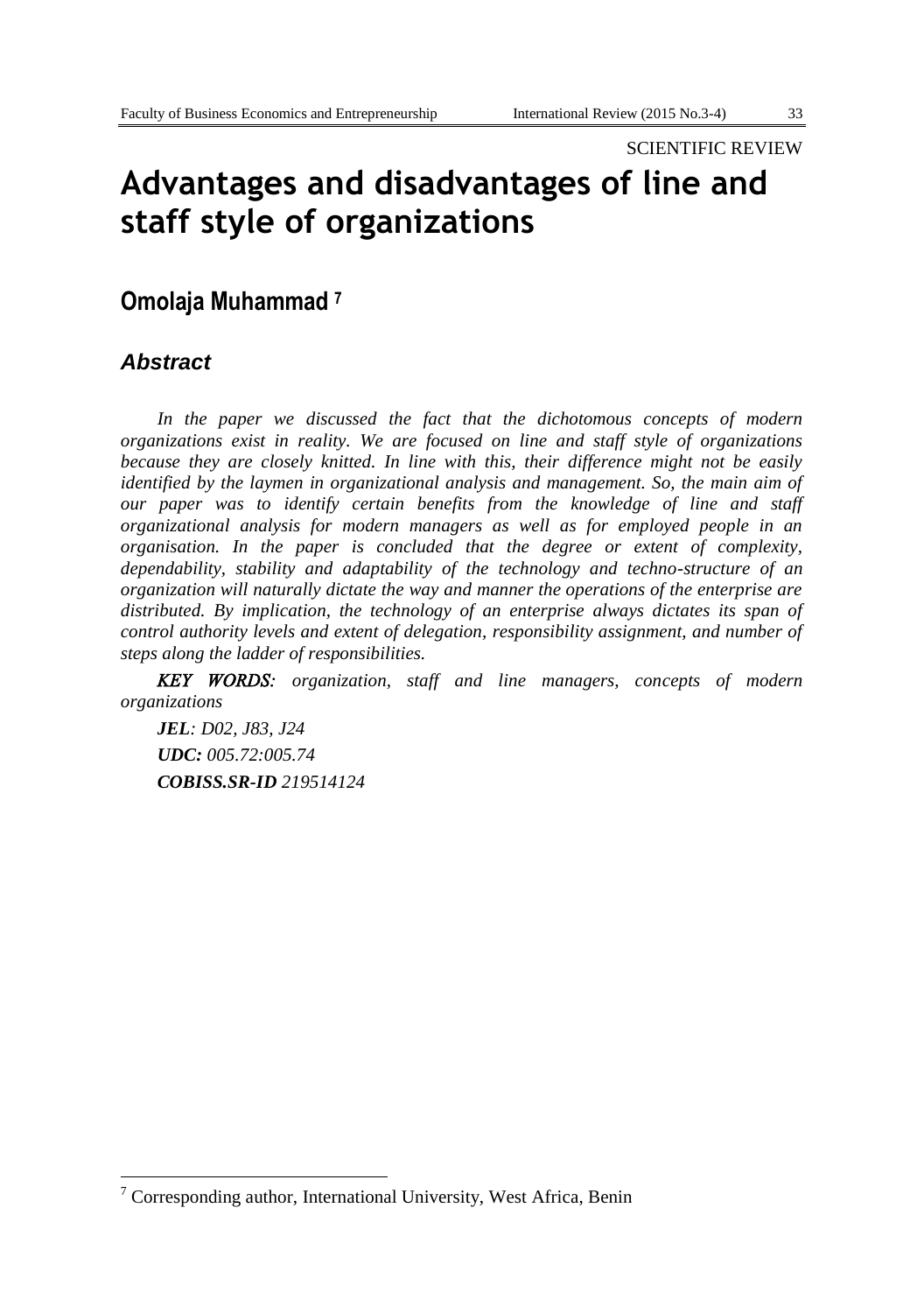## **Introduction**

In the modern industrial society, organizations exist in various forms. This phenomenon is inevitable because of the different approaches that are available for the study of organizations in the present time. Consequently, the common forms or classifications of modern enterprises are strictly formal organizations also described as formalism or mechanistic organizations, spontaneous growth organizations or informal organizations, and the modifications of these. Strictly formal organization using Louis Alien's words is a mechanism of well defined jobs, each bearing definite measures of authority, responsibility and accountability, the whole consciously designed to enable the people of the enterprise to work most effectively harmoniously together in accomplishing their goals.

The formal organization is characterized by being well-defined, bound by delegation, and relatively stable. It is a more or less arbitrary structure to which the individual must adjust for him to do certain things in a predestined manner, to obey orders from designated individuals, and to work cooperatively with others (Radović Marković,et al.,2009). Because of these arbitrary requirements, the formal organization tends to restrict and circumscribe the activities of individuals. It sets up boundaries, signposts, and pathways which must be followed.

#### **Specific characteristics of line and staff style of organization**

Line and staff style of organization is the mechanism involving division of work and labor and also specialization in such a way that there are line managers and staff managers. The line managers, in this case, have direct executive power, responsibility and authority to make sure that the right decisions are made at the right time and place. In line with this , most of the work in this field , however, has focused on describing the various ways in which managers can be subject to biases in their decision making (Cotarelo, 2011). On the other hand, the staff managers necessarily provide specialized supporting or advisory services to the line managers in order to help them in the process of implementing their line decisions. This is the main reason while staff officers are said to be in an advisory and supportive positions in the contemporary organizations.

However, the basic line of demarcation between line and staff officers in an organization hinges on the decision making powers and authorities associated with their positions and roles. Hence, the line managers normally have the final executive power to make decisions but the power and authority of the staff line managers is limited to advisory status and subordinate to and also stem from that of the line managers. For illustration although it is the duty and responsibility of the production manager to determine the choice of machine, material and men combinations, the human resource manager may advise him probably on the psychological aspect of such combinations.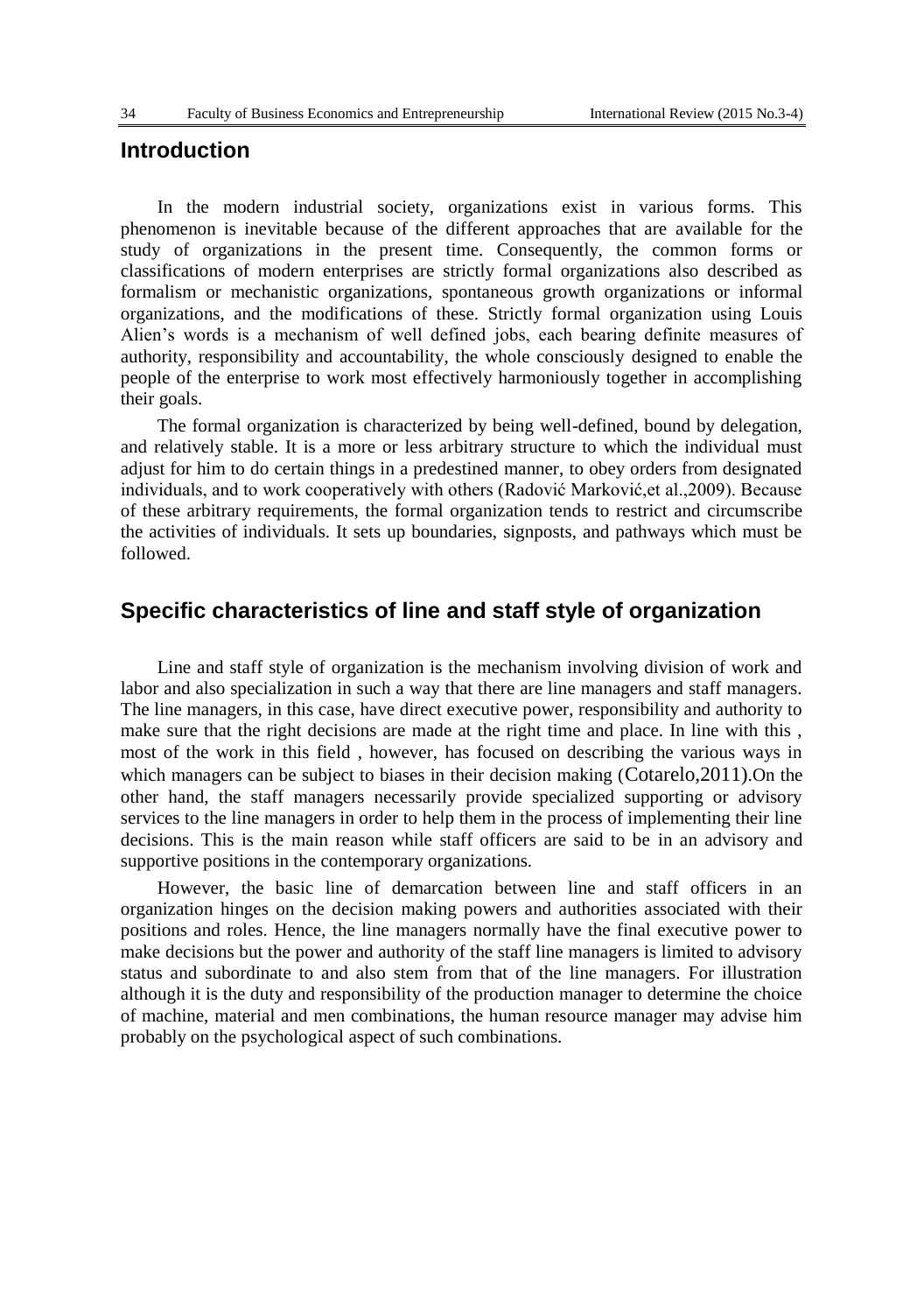#### **The concepts of line and staff organizations**

From this analysis it would be observed that line authority makes a manager to instruct subordinates on what to do. Here, authority flows vertically down through the structure. This is said to be a direct relationship between superior and subordinate officers, and also each subordinate is made responsible to only one person (i.e. unity of command). Again, a staff relationship subsists from the appointment of personal aids to senior members of staff. Such category of staff, however, usually have little or no direct authority in their own right except as an extension of their superior. This implies that except in situations where there is delegated authority and assignment of responsibility for some specific functions, there naturally exist no formal relationship between the personal assistant or aid and other staff members.

Other concepts that are related to the concepts of line and staff organizations are functional and lateral relationships. Functional relationships refer to relationship which subsists between people in advisory or specialist positions and between the managers and their subordinates. The specialist renders a common service to all divisions of the firm but has no direct authority over the people making use of the services. The specialist, however, has a line relationship with his own superior as well as the subordinate staff working with him.

Meanwhile, lateral relationships are the ones which subsist between people on the same level along the ladder of responsibility in the hierarchical structure of the enterprise but in different divisions or departments. Although such relationships may be formally defined in practice, they are of the informal type which are usually based on contact and consultation, and are necessary for the maintenance of coordination control and effective corporate performance in the organization.

In this context, there are certain benefits to be derived from the knowledge of line and staff organizational analysis.

These include the fact that (Radović-Marković, Omolaja, 2011):

- 1) Line and staff officers are able to direct and focus their attention jealously and judiciously to important and perhaps more strategic problems or decisions of management of the organization,
- 2) Line and staff officers are able to practice division of labor and specialization in which case experts and specialist staffs are encouraged, to handle the jobs which they can do better. This is somehow impossible in either strictly line or strictly staff organizations,
- 3) Line and staff style of organization relieves management of managerial overload for certain categories of duties and responsibilities which might otherwise be impossible to delegate to line subordinates at lower management levels within the hierarchical structure,
- 4) Line and staff style of organization brings about economies of scale into managerial mechanism. This is because the staff departments such as personnel or purchasing divisions make possible the concentration and centralization of supportive services that are, required by different sections and departments of the enterprise.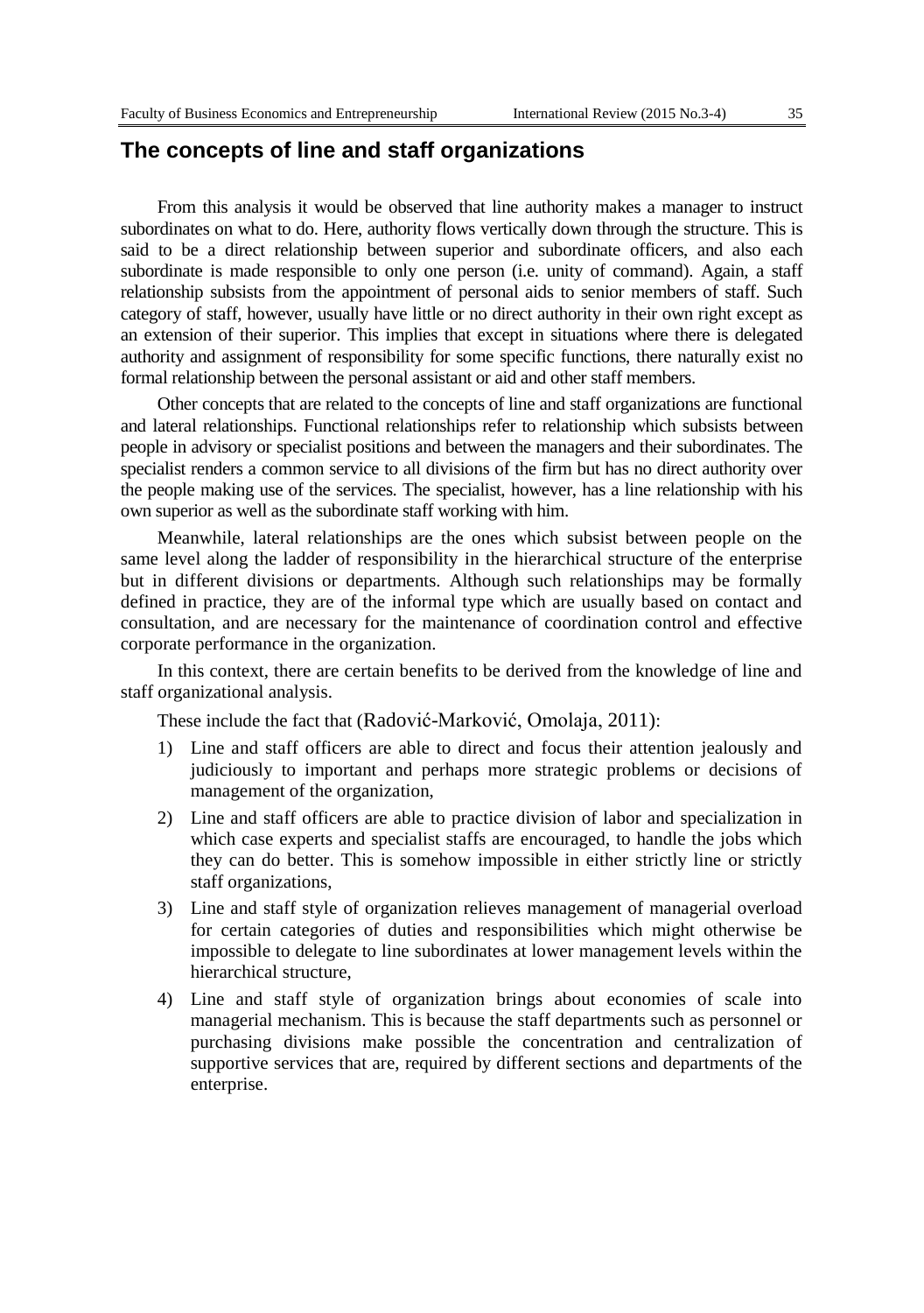On the other hand, line and staff dichotomy in modern organizations has some shortcomings including the following;

- 1) The system allows employees to receive specialist and expert information in the form of directives, instructions and advise through the line managers. This may however lead to the employees, misunderstanding or misinterpreting such information,
- 2) Line-staff dichotomy may lead to conflicts, friction and eventually confusion in an organization. This situation may in turn lead to instability, disunity, rivalry, unhealthily, competition and even disorderliness in the organization. This is because the goals of the line managers and staff managers are always different. Even where they succeed in establishing the same or similar goals, each of the officers may want to use different approaches or strategies to accomplish the goals. Line managers are often bitter staff personnel that meddle in their business. On the other hand, staffs personnel often complain that line managers do not accept their advice. There may even be some line managers who do not perform any definite function in an organization.
- 3) Line and staff dichotomy my split an operations or responsibility in such a way that it may becomes difficult do determine who should be praised or punished for good or bad performance, and
- 4) Line and staff dichotomy may lead to monopoly and arrogance among membership of the organization in which case one set of staff look down upon other category of staff. This may however lead to delay in operations and actions. For instance, the staff managers may delay or reschedule the performance of activities to suit its own convenience rather than the needs of the customer.



*Figure 1:Line-and-Staff Organization*

*Source: Knotts,2007*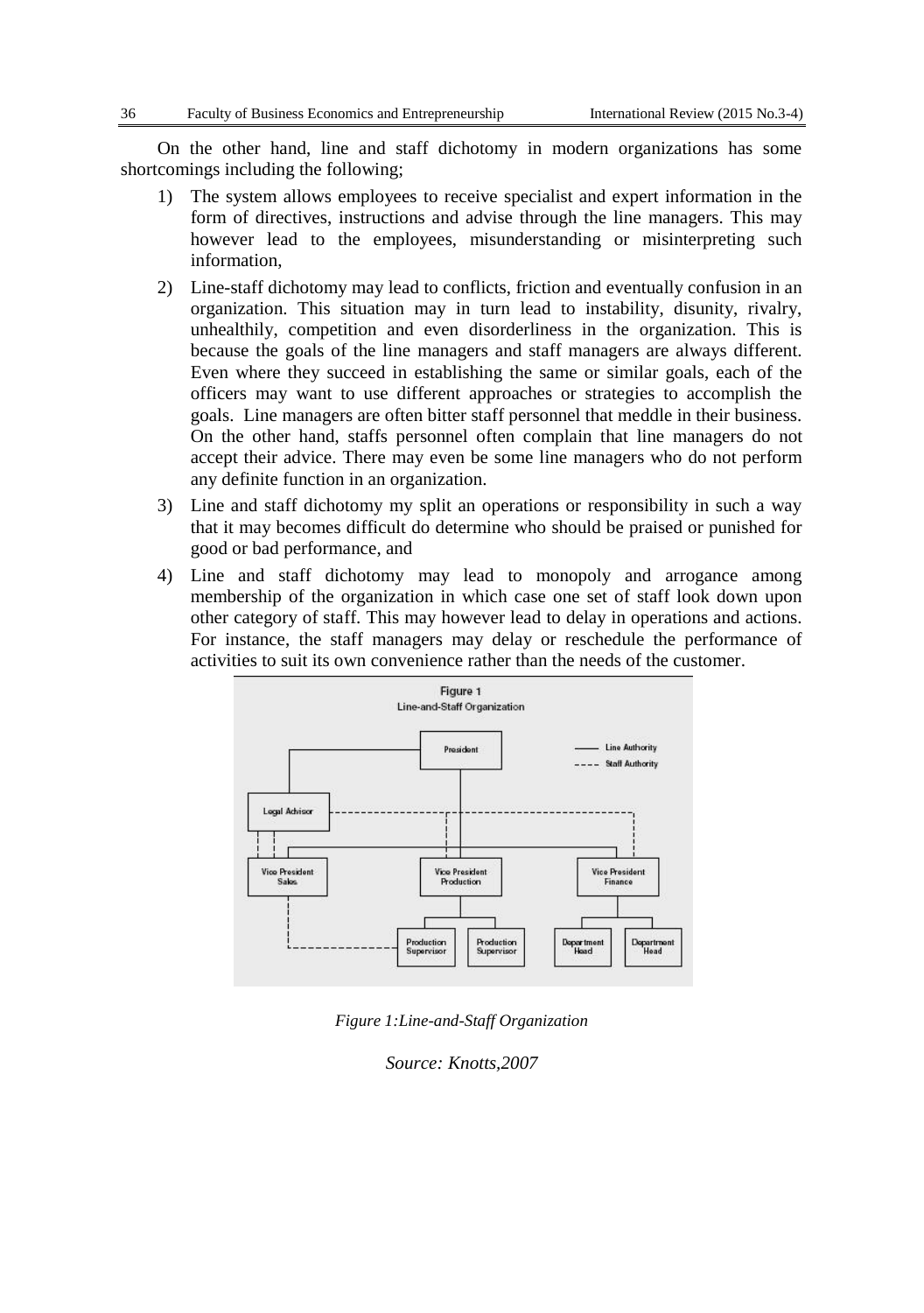#### **Conflict and unhealthy competition**

In the contemporary organizations, the conflict, friction and unhealthy competition that often erupt between line managers and their staff counterparts can be attributed to a number of factors including the following (Radović-Marković,Omolaja,2011):

- 1) The staff managers usually consider themselves as experts and specialists and hence, they feel that their opinions and contributions must be accepted, respected and implemented by line managers. Line managers tend to jetsam the suggestions and advice from the staff manager even though such ideas might be very useful just because the staff mangers in most cases claim the superiority of knowledge and experts when compared to their line counterparts,
- 2) Sometimes, the line managers may claim that their staff counterparts contribute no value to their product, rather, they are considered as meddlesome individuals who are just interested in the responsibilities of the line mangers,
- 3) Line managers are usually people of some matured age with a lot of experience and expertise. Hence, they do not morally take to the advice and suggestions from the staff mangers who are usually of lower ages and perhaps experience apparently for the age differentials,
- 4) Line mangers and their staff counterparts usually compete among themselves to be rewarded for good performance and also to shift blame over one another for unacceptable performance. This always lead to friction and conflict among them.

In the meantime, it must be noted that most of these conflicts and friction can be ironed out among the line and staff managers if:

- 1) The duties, responsibilities and areas of possible jurisdiction are specified for each position holder.
- 2) Accountability and responsibility mechanisms are clearly established and specified,
- 3) Individuals and groups within the organization are made to be aware what is expected of them and what is expected of the others perhaps through appropriate program of education and training of employees,
- 4) Positions are rotated and/or shifted among the line and staff office holders,
- 5) A general overseer, liaison officer or simply a coordinator may be appointed to coordinate and integrate the operations and functions of both the line managers and those arts. This would serve to unify and harmonize the, whose effort off the organization at the end.

## **Conclusion**

Our practical experience for years as management consultant also offered significant input into this discussion. Throughout the text, our purpose had been to provide the readers with an understanding of the roles which a sound knowledge of modern management plays in organizations, irrespective of their scope or size, orientation, purpose and even sector in which they operate. In line with this, we can conclude that the structure adopted by any organization is completely dependent upon several factors. Among such variables are the